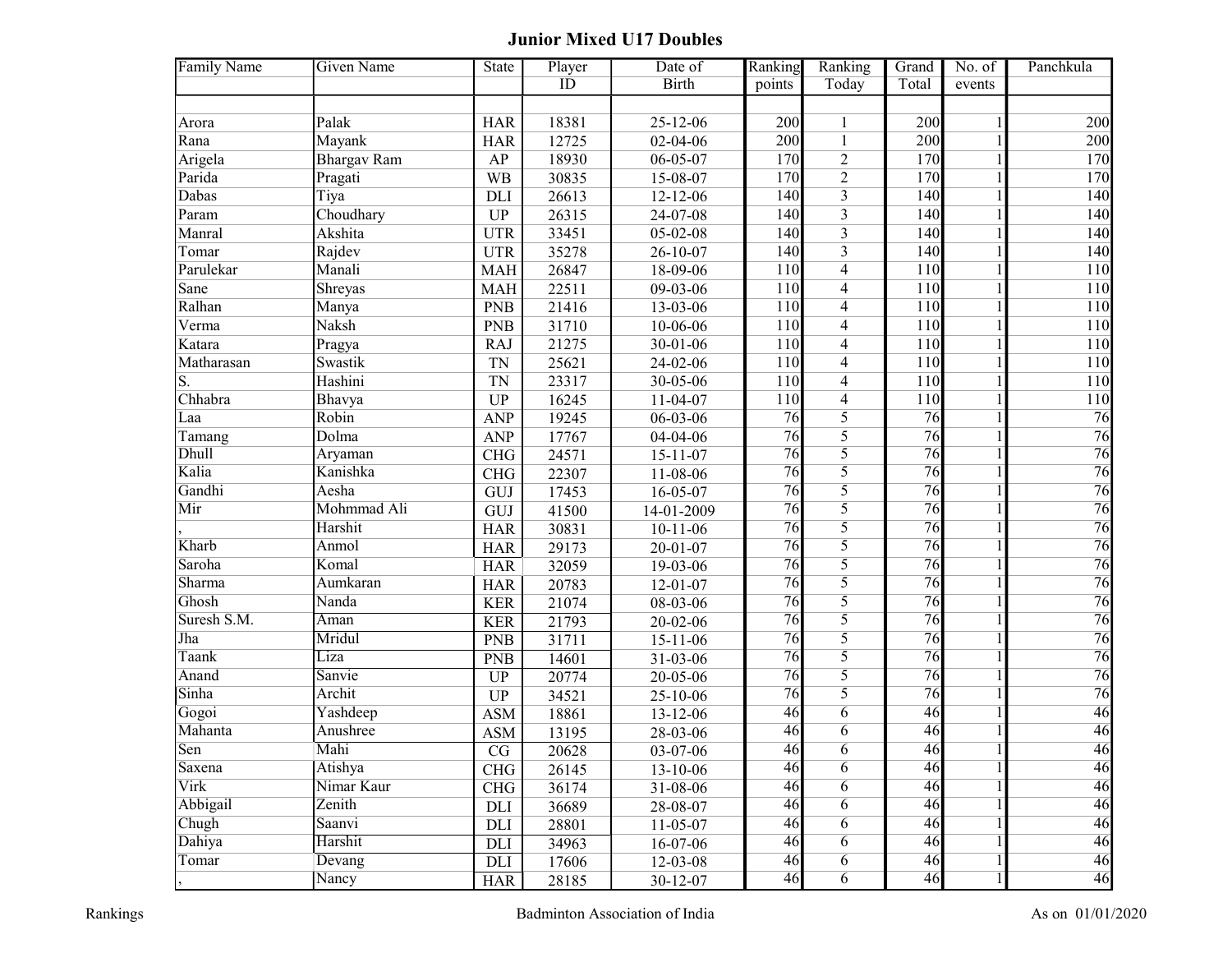## Junior Mixed U17 Doubles

| Ahlawat                  | Bhavishay                | <b>HAR</b> | 39594 | 27-07-07       | 46    | 6              | 46    |    | 46    |
|--------------------------|--------------------------|------------|-------|----------------|-------|----------------|-------|----|-------|
| Kumar                    | Yash                     | <b>HAR</b> | 41293 | 02-08-06       | 46    | 6              | 46    |    | 46    |
| <b>Nasir</b>             | Megha                    | <b>HAR</b> | 21734 | $26 - 12 - 06$ | 46    | 6              | 46    |    | 46    |
| Rawat                    | Jiya                     | <b>HAR</b> | 18174 | 07-04-06       | 46    | 6              | 46    |    | 46    |
| K.K.                     | Abhishek                 | <b>KTK</b> | 23529 | 16-03-06       | 46    | $\overline{6}$ | 46    |    | 46    |
| Khan                     | Muskaan                  | <b>KTK</b> | 21476 | 09-07-06       | 46    | 6              | 46    |    | 46    |
| Preethi                  | Rao R.                   | <b>KTK</b> | 26835 | 09-03-07       | 46    | 6              | 46    |    | 46    |
| Chamle                   | Nagesh                   | <b>MAH</b> | 30386 | $25 - 11 - 06$ | 46    | 6              | 46    |    | 46    |
| Kolte                    | Varun                    | <b>MAH</b> | 34143 | $09-01-07$     | 46    | $\overline{6}$ | 46    |    | 46    |
| Soni                     | Krisha                   | MAH        | 28127 | 27-02-07       | 46    | 6              | 46    |    | 46    |
| Pheiroijam               | Kelvin                   | <b>MNP</b> | 11968 | $03 - 11 - 06$ | 46    | 6              | 46    |    | 46    |
| K. A.                    | Araffath Kumaran         | PY         | 31221 | 12-06-06       | 46    | 6              | 46    |    | 46    |
| R.                       | Jananika                 | PY         | 35100 | $26 - 01 - 09$ | 46    | 6              | 46    |    | 46    |
| Anumula                  | Srivally                 | <b>TS</b>  | 28016 | $23 - 11 - 07$ | 46    | 6              | 46    |    | 46    |
| Bomakanti                | Sri Aditya Harsha Vardha | <b>TS</b>  | 39508 | 22-02-08       | 46    | 6              | 46    |    | 46    |
| Chebrolu                 | Vinay Satya Naga Venka   | <b>TS</b>  | 30994 | $07-02-06$     | 46    | 6              | 46    |    | 46    |
| Devineni                 | Lakshmi Ridhima          | <b>TS</b>  | 32656 | 21-09-09       | 46    | $\overline{6}$ | 46    |    | 46    |
| Inturi                   | Varshith Sri Sai         | <b>TS</b>  | 28962 | 30-09-07       | 46    | 6              | 46    |    | 46    |
| Koner                    | Ellora                   | <b>TS</b>  | 29260 | 17-07-06       | 46    | 6              | 46    |    | 46    |
| Pallempati               | Pranav Srikar            | <b>TS</b>  | 20599 | $16 - 05 - 06$ | 46    | 6              | 46    |    | 46    |
| S.V.S.                   | Sri Vyshnavi             | <b>TS</b>  | 20985 | 13-08-07       | 46    | $\overline{6}$ | 46    |    | 46    |
| Chaudhary                | Kaushal                  | UP         | 25512 | 09-03-06       | 46    | 6              | 46    |    | 46    |
| Malik                    | Akul                     | <b>CHG</b> | 22011 | 04-09-06       | 18    | $\overline{7}$ | 18    |    | 18    |
| Pahwa                    | Rakshita                 | <b>CHG</b> | 37175 | $19-01-07$     | 18    | $\overline{7}$ | 18    |    | 18    |
|                          |                          |            |       |                |       |                |       |    |       |
| <b>Check totals</b>      |                          |            |       |                | 4,904 |                | 4,904 | 66 | 4,904 |
| <b>Number of entries</b> |                          |            |       | 01-01-2006     |       |                |       |    |       |